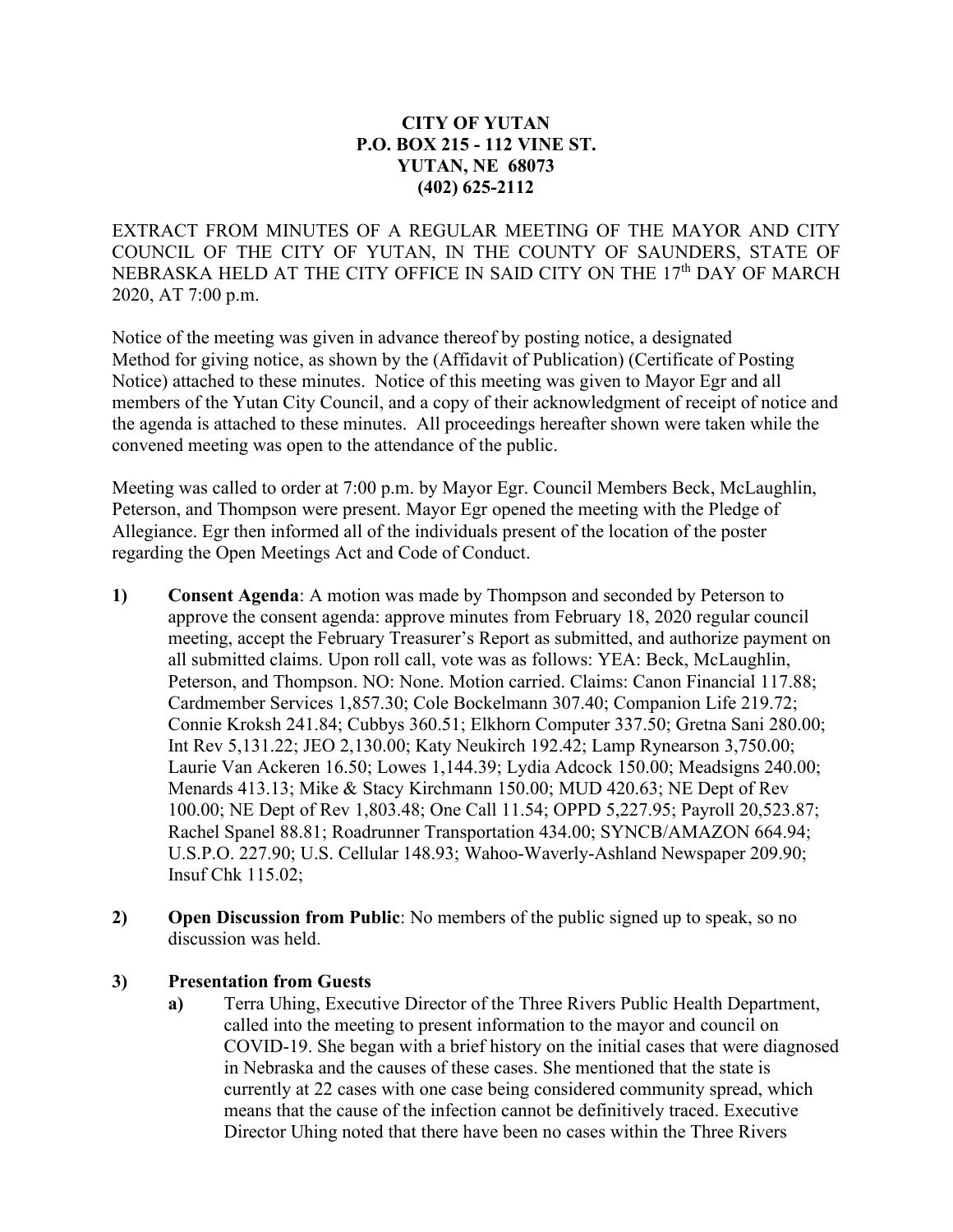district but that there is ongoing testing and active monitoring occurring within the district. She informed the council that there was a meeting held earlier in the day between the Three Rivers Public Health Department and local municipalities to discuss continuity with services. She explained that the key messages that Three Rivers wants shared are (1) keep people home if they are sick, (2) teach proper handwashing practices, (3) keep commonly touched surfaces clean, and (4) keep travelers home for 14 days of self-monitoring. Executive Director Uhing then asked if anyone had questions, and the city administrator asked what role Three Rivers would like the City to play in this. Executive Director Uhing suggested having a plan in place to ensure continuity of service and also suggested the City enforce the 10-person guideline and help distribute relevant information from the Three Rivers Public Health Department. Mayor Egr asked whether there were any guidelines specific to childcare providers and was told that Three Rivers is in the process of drafting a letter to send to daycares to establish guidelines for good practices, like limiting ten people to a room and not allowing anyone with symptoms to enter the daycare. Mayor Egr then asked for an estimate on when schools would reopen, and the executive director stated that school closures within the district were her recommendation and that she would expect the closures to last no less than 4-6 weeks. She also noted that the governor had previously stated that, if another community spread case was diagnosed, he would close schools for 6-8 weeks. Utility Superintendent Wilke questioned whether the maintenance department should plan on opening the park bathrooms in the spring or to leave them closed to discourage people from going to the parks. Executive Director Uhing said that, if the park bathrooms are opened for the season, it is important to make sure that they are always stocked with hand soap but also mentioned that closing the bathrooms would be a viable option if large groups are seen meeting at the parks. Library Director Van Ackeren asked if there has been any determination as to how long COVID-19 lives on surfaces. The executive director answered that, while an exact timeframe is unknown as there have been conflicting reports, the general consensus is that it would not survive long on surfaces; she then suggested that the library director quarantine books for 24-36 hours before allowing them to be checked out again. Executive Director Uhing then suggested that the City get some ideas on how to safely address that some of the elderly individuals in town may not be checked in on regularly by friends or relatives. Lastly, the executive director emphasized that the Three Rivers Public Health Department is a resource to communities and welcomes all phone calls to address questions and concerns.

**b)** No Yutan Youth Athletics representatives were present to discuss the use of Hayes Field. A motion to table this discussion was made by Thompson and seconded by Peterson. Upon roll call, vote was as follows: YEA: Beck, McLaughlin, Peterson, and Thompson. NO: None. Motion carried.

## **4) Ordinances and Public Hearings**

**a)** Council Member Thompson mentioned that he had requested the city administrator gather more information from surrounding communities to make sure this ordinance was setting reasonable standards, which City Administrator Bockelmann provided in their council packets. A motion to waive the threereading requirement and approve Ordinance 758 was made by Thompson and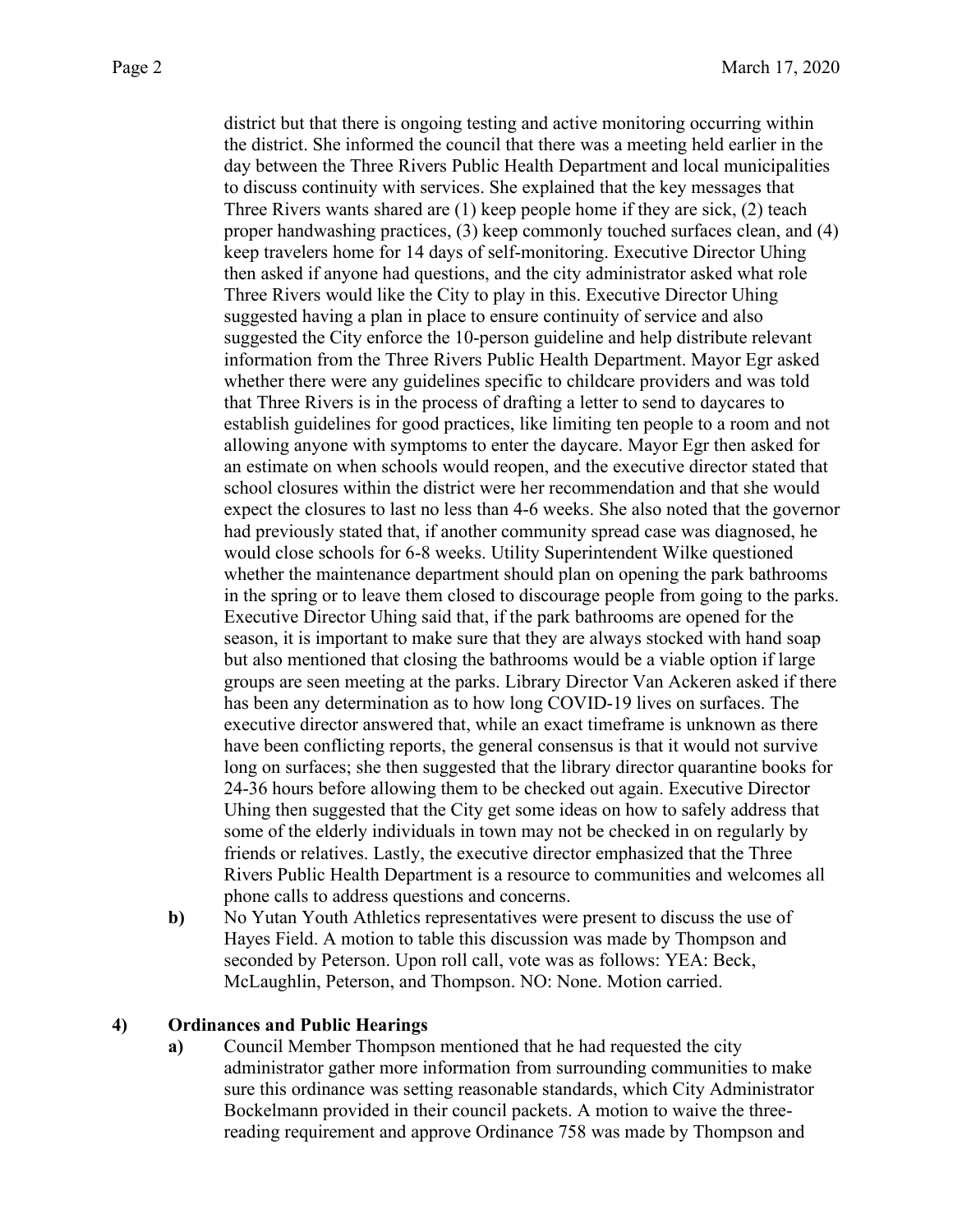seconded by McLaughlin. YEA: Beck, McLaughlin, Peterson, and Thompson. NO: None. Motion carried.

#### . **5) Resolutions**

**a)** City Administrator Bockelmann explained that the City received two bids for the proposed asphalt overlay on Cedar Drive with both bids coming in under the cost estimate for the project. He stated that the lowest bid was \$93,159.40 from OMNI Engineering. The council discussed whether it would be worth paying Lamp Rynearson to handle the construction administration for this project, as it was not included in their scope for the design and engineering work. Mayor Egr asked whether a timeline for the construction has been determined, and the city administrator mentioned that the plan was to have the work completed between the baseball and softball seasons. Council Member Peterson warned that those seasons have been postponed and may be pushed back. Council Member Thompson stressed the need to have an agreed upon completion date in writing to ensure that the project isn't postponed excessively. A motion to approve Resolution 2020-5 was made by Thompson and seconded by Peterson. Upon roll call, vote was as follows: YEA: Beck, McLaughlin, and Peterson, and Thompson. NO: None. Motion carried.

# **6) Other Action Items**

**a)** A motion to issue a special designated liquor license to Chieftain Community Club for Yutan Days Festival - located at 108 Vine Street, Yutan, NE on June 26<sup>th</sup>, 27<sup>th</sup>, and 28<sup>th</sup> from 8:00 a.m.−2:00 a.m. was made by Thompson and seconded by McLaughlin. Upon roll call vote was as follows: YEA: Beck, McLaughlin, Peterson, and Thompson. NO: None. Motion carried.

# **7) Discussion Items**

**a)** City Administrator Bockelmann asked the council whether they wanted to discuss this issue tonight. Council Member Thompson noted that he would like the affected parties to be present for a discussion on this matter, but Council Member Peterson requested that the city administrator give a brief overview of the issue. City Administrator Bockelmann explained that there is a parking lot within a section of City right-of-way being utilized by a private residence as a parking lot and that he is recommending the City vacate this right-of-way to allow the adjacent property owners to utilize it and take over responsibility for maintaining it. The city administrator then described the different methods the City could use to vacate the right-of-way. Council Member Thompson asked how this issue was brought to the City's attention, and the city administrator explained that when a tenant in the property asked the owners to put more rock in the parking lot, the owners reached out to the City, since they were aware that it was technically a City right-of-way. At that point, the city administrator began looking into the issue and possible options for the council to consider. City Administrator Bockelmann stated that, if the council knows what direction they would like to take on this matter, an ordinance could be drawn up for the next meeting. The council then briefly discussed what maintenance of this area would entail. Council Member Thompson reiterated that he would like the adjacent property owners present to discuss the options. A motion to table this item was made by Thompson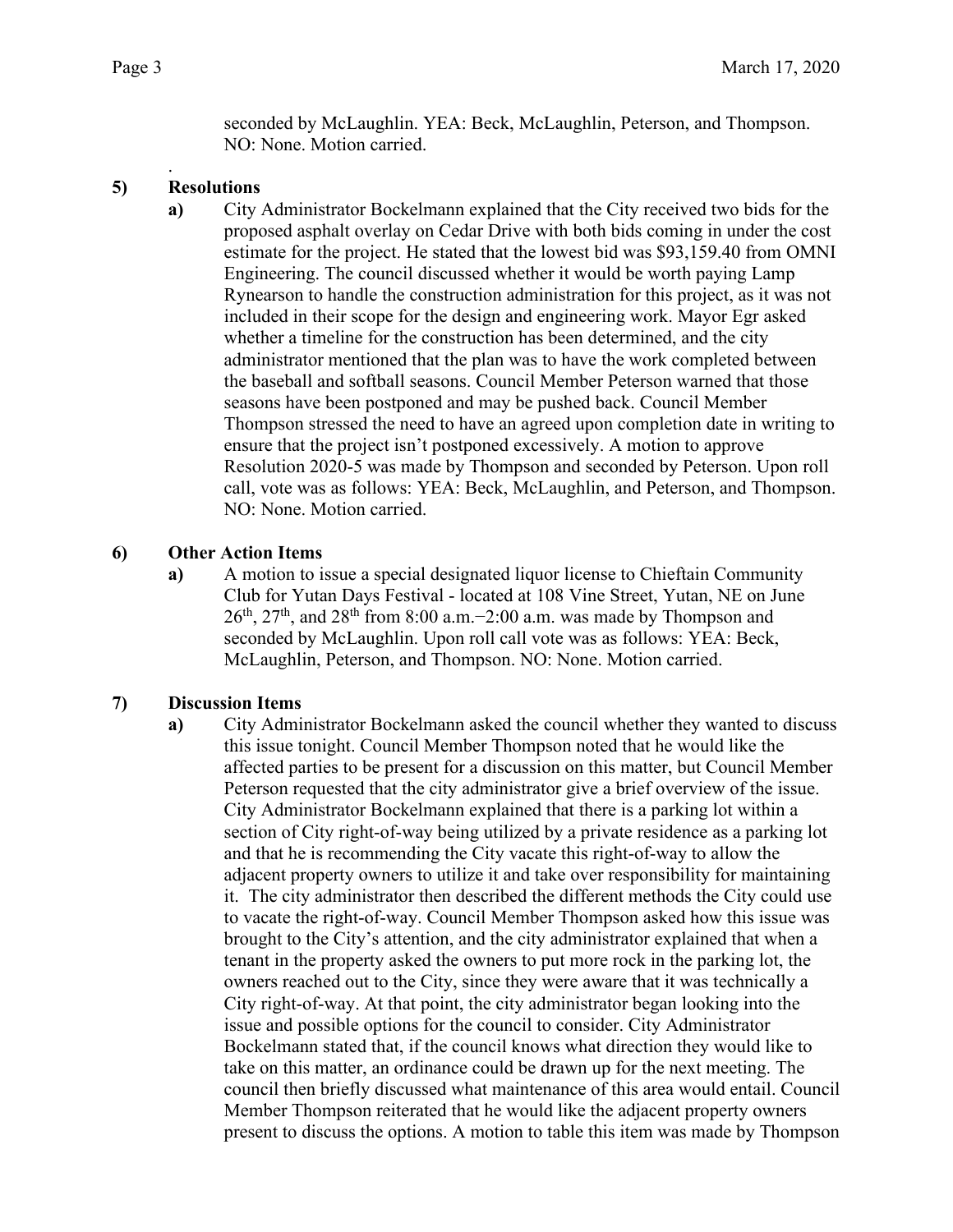and seconded by Peterson. Upon roll call, vote was as follows: YEA: Beck, McLaughlin, Peterson, and Thompson. NO: None. Motion carried.

- **b)** A motion to table this item indefinitely was made by Thompson and seconded by Peterson. Upon roll call, vote was as follows: YEA: Beck, Peterson, and Thompson. NO: McLaughlin. Motion carried.
- **c)** City Administrator Bockelmann stressed the need to have council consensus on what the City's policies would be for the current situation while also taking into consideration how the situation could evolve. The city administrator asked the council to determine what their payroll policy would be for employees that have been put into quarantine or who have tested positive for COVID-19, noting that the federal government may later issue a mandate requiring employers to pay these employees that would take the decision out of the city council's hands. Council Member Thompson explained that the governor has suggested a "lay-off" of sick or quarantined employees to allow them to collect unemployment while they are unable to work. Council President McLaughlin expressed his opposition to that idea, asserting his position that payroll has already been budgeted for and that, if employees feel pressured to come to work in order to get their regular paycheck, it could result in all of the City's employees getting exposed and possibly infected. Council President McLaughlin and City Administrator Bockelmann also explained that office employees are capable of working remotely to prevent exposure. Mayor Egr and Council Member Peterson both indicated their agreement that employees should be paid if quarantined or diagnosed with COVID-19; Mayor Egr then asked Council Members Thompson and Beck whether they would be okay with continuing to pay employees under those circumstances, and both agreed. Library Van Ackeren then shared her ideas of continuing home delivery or arranging curbside pick-ups of library materials to allow the public access to books and other items during this time of social isolation, but the council stated their preference is that the library remain completely closed with no check-out of materials to prevent possible spread of illness to library staff or to other community members. The library director asked whether the council was okay with her continuing to come into work with the library doors locked in order to clean, organize, and work on other tasks, and the council told her to continue to do so. Mayor Egr also instructed Library Director Van Ackeren to arrange to have the library carpets deep cleaned by a professional company while she works to ensure the rest of the library is clean and disinfected. The city administrator informed the council that the city office has already been closed to the public as well, and the council told staff to keep the office closed and not allow face-to-face appointments at this time. City Administrator Bockelmann explained that OPPD and MUD have issued a moratorium on shutoffs, and he asked the council how they would like staff to handle late fees and shut-offs for delinquent water/sewer bills. The council discussed the drawbacks of allowing bills to accumulate for several months without shut-offs versus potentially shutting a resident's water off during a health crisis. Ultimately, the council decided to have staff continue issuing late letters and completing shut-offs as usual and to revisit the issue at subsequent meetings to consider changing their course of action. City Administrator Bockelmann then brought up the topic of cleaning protocols and asked the council if they had any additional suggestions. Council Member Thompson stated that, in addition to keeping work areas clean